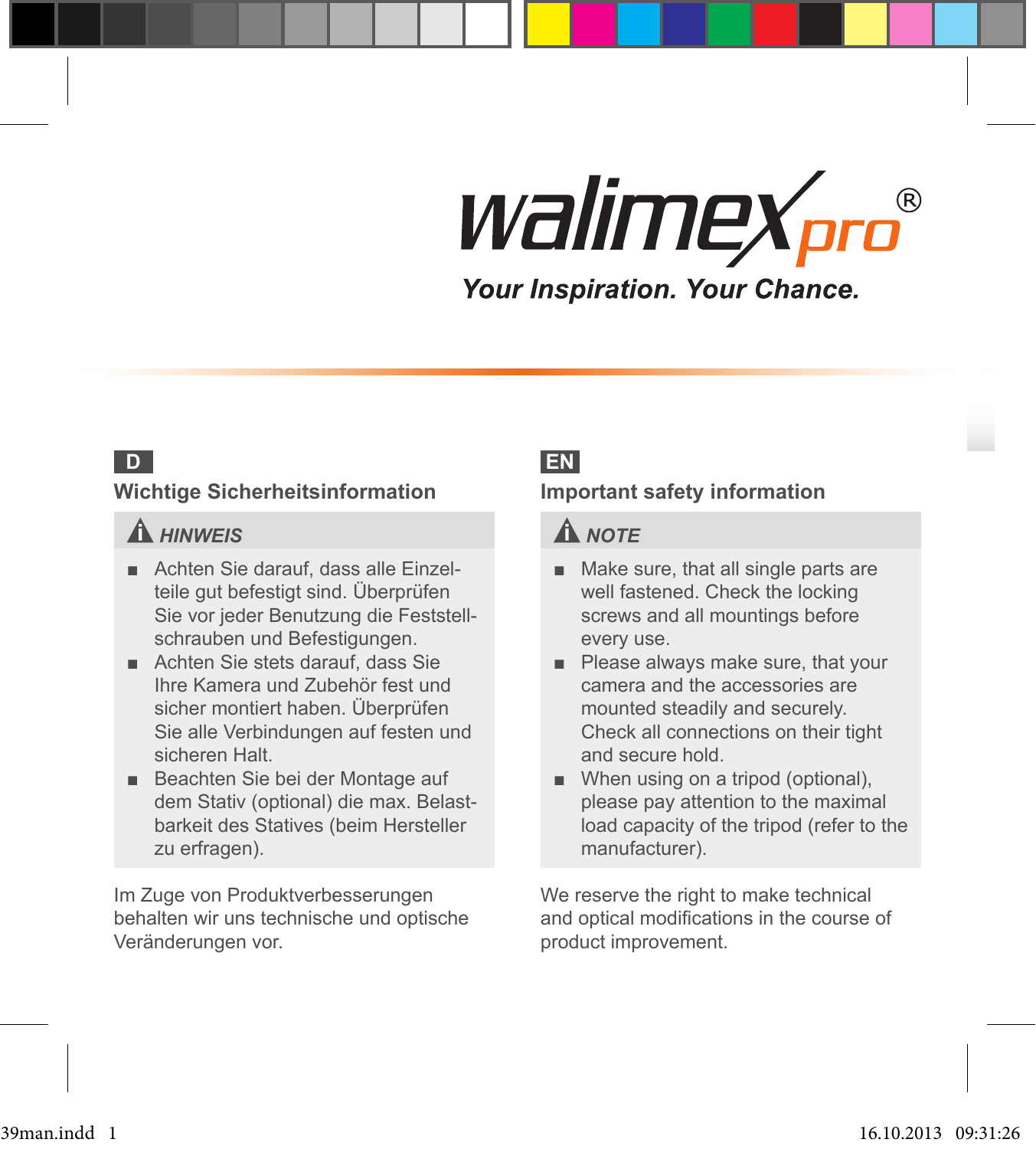WALSER GmbH & Co. KG Gewerbering 26 86666 Burgheim Tel: +49 8432 9489-0 Fax: +49 8432 9489-8333 Germany

#### **www.walimexpro.de**

- **EN** Made in Germany
- **ES** Fabricado en Alemania
- **IT** Fabbricato in Germania

10.2013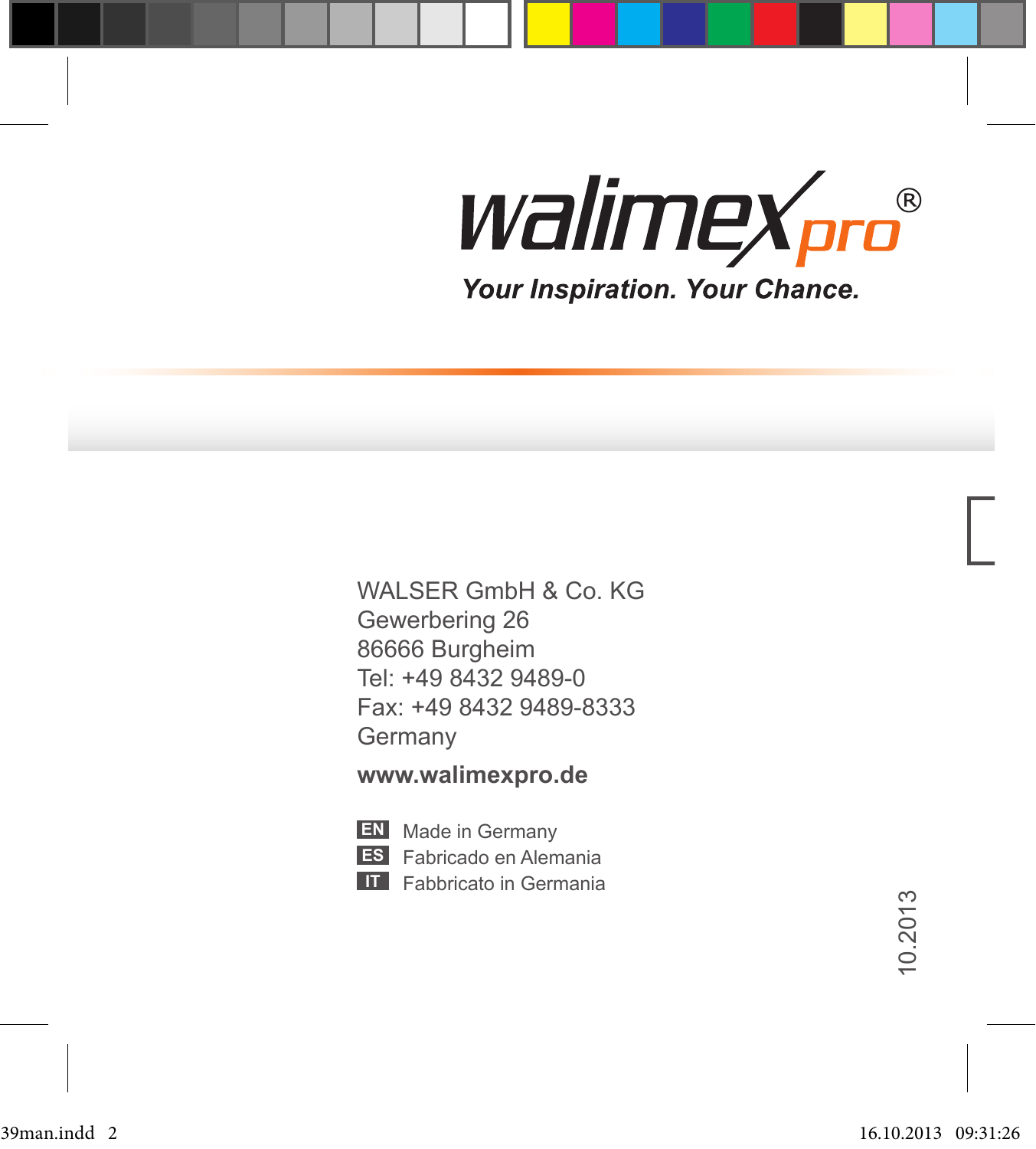**APTARIS**

### **GoPro**



**Gebrauchsanleitung Instruction Manual**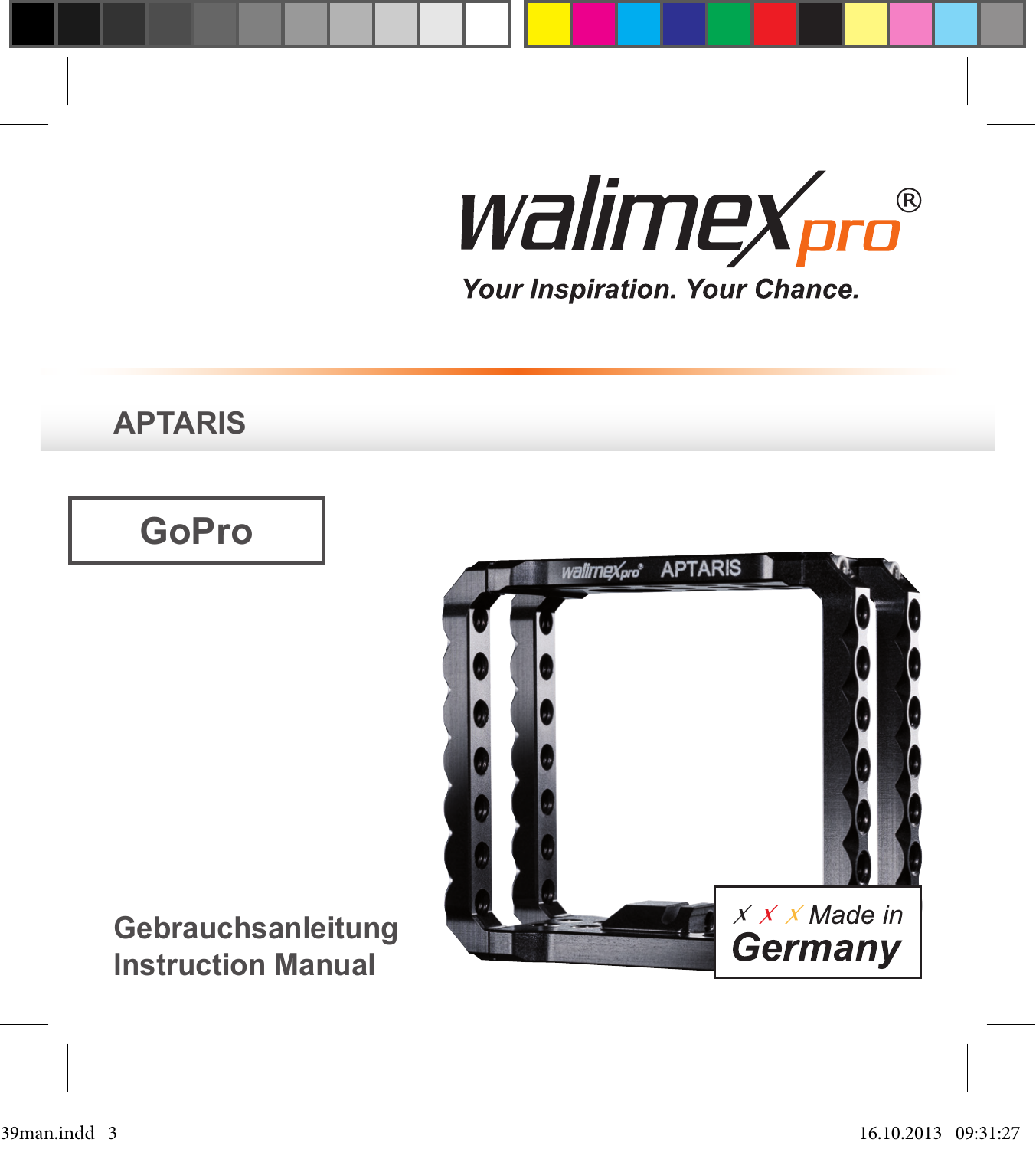

### D Lieferumfang

- A Aptaris für GoPro Hero 2+3
- B Befestigungsschraube 6-Kant-Winkelschraubendreher

### **EN** Scope of delivery

- A Aptaris für GoPro Hero 2+3
- **B** Fastening screw Angular allen screwdriver

### Handgriff / Handle

Der spezielle Aptaris Handgriff ermöglicht eine flexiblere und bessere Handhabung. (optional erhältlich).

The special Aptaris handle enables a much better handling and makes it even more flexible (optionally available).

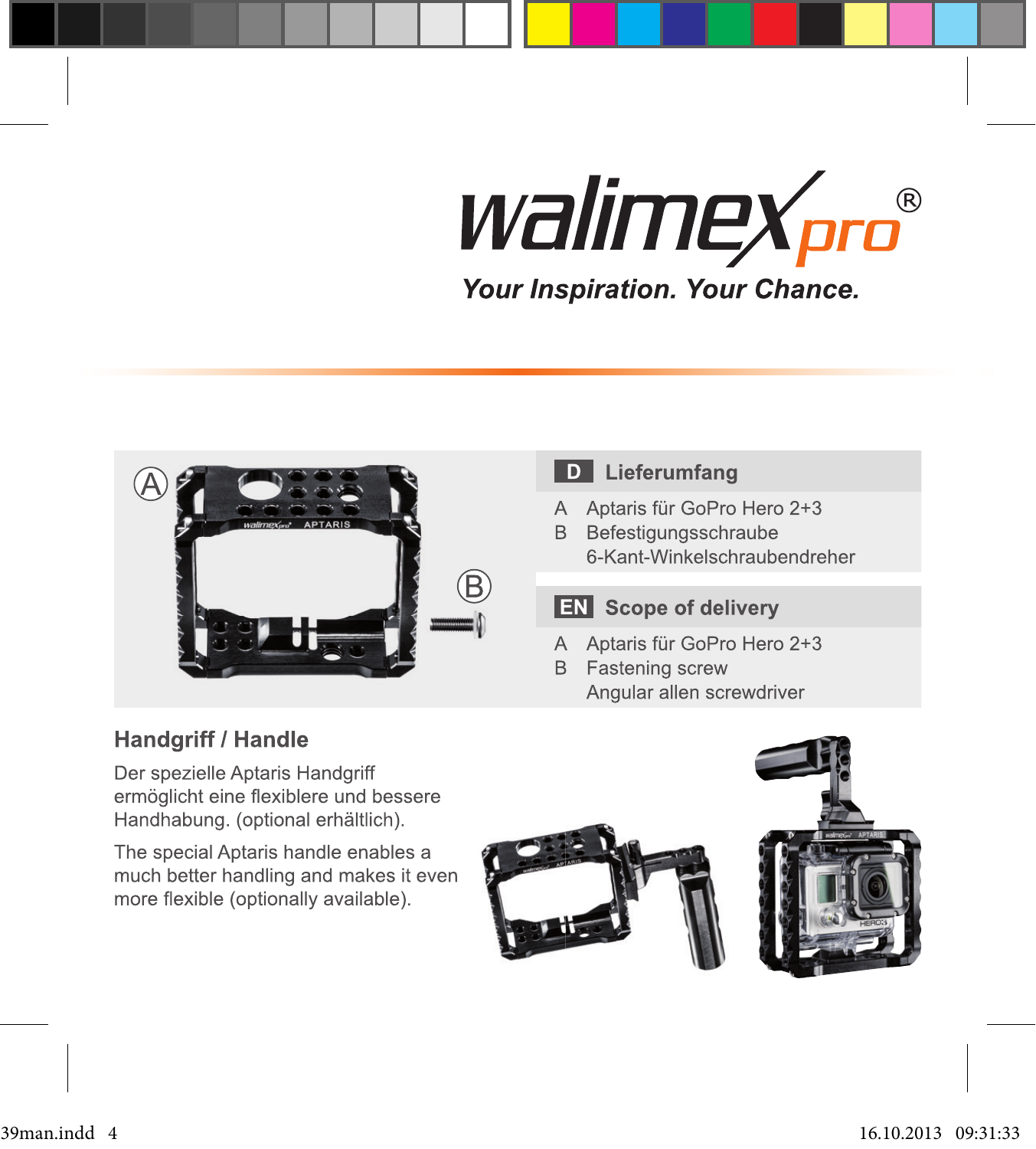# *walimex<sub>pro</sub>®* Your Inspiration. Your Chance.





Produktinformationen: Für weitere Informationen zu Ihrem Aptaris scannen Sie den QR-Code ein.

#### l Di

Wir danken Ihnen für Ihr Vertrauen und wünschen Ihnen viel Freude und Erfolg mit Ihrem neuen walimex pro Produkt.

Unter www.walimexpro.de finden Sie weiteres Zubehör, das optimal zu Ihrem Gerät passt.

### $\Lambda$

Die seitlichen Schrauben des Produkts dürfen nie gelöst werden (führt zur Beschädigung)!

#### Montage:

- 1 Legen Sie Ihre GoPro Kamera in das GoPro Gehäuse ein.
- 2 Befestigen Sie das GoPro Gehäuse mit Hilfe der Befestigungsschraube (B) am Aptaris Cage System.